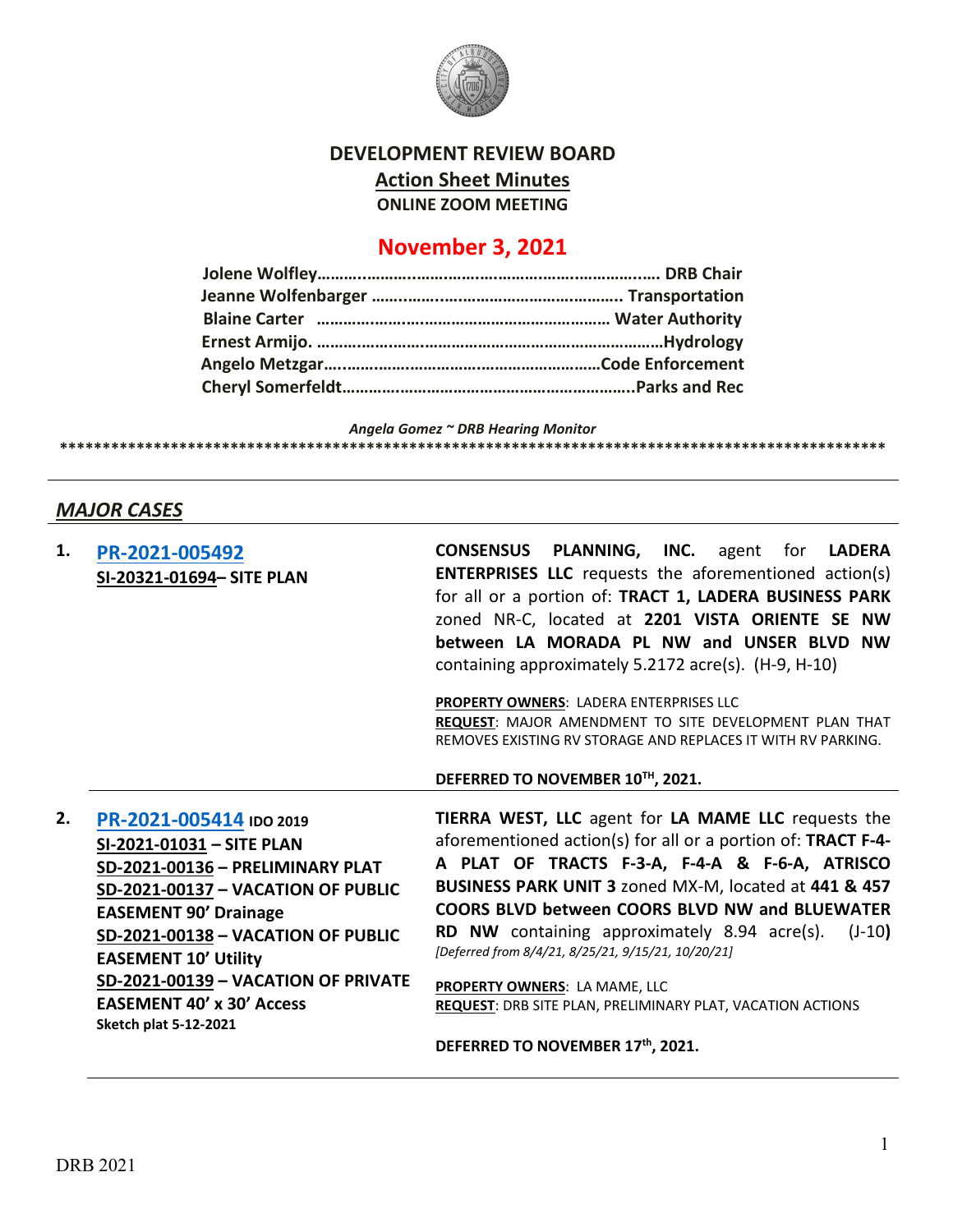| 3. | PR-2020-004284 IDO 2020<br>SD-2021-00189 - PRELIMINARY PLAT | TIERRA WEST LLC agent for GARCIA REAL ESTATE<br><b>INVESTMENTS LLC</b> requests the aforementioned action(s)<br>for all or a portion of TRACTS 230A, 230B, 230C, 231A1,<br>231B1, 231B2, 231B3, 234A (EXCL PORTS OUT TO R/W),<br>MRGCD MAP 35 zoned MX-M, located on 1100 RIO<br><b>GRANDE BLVD NW between RIO GRANDE NW AND I-40</b><br>containing approximately 3.7102 acre(s). (H-13) (Deferred from<br>10/27/21] |
|----|-------------------------------------------------------------|----------------------------------------------------------------------------------------------------------------------------------------------------------------------------------------------------------------------------------------------------------------------------------------------------------------------------------------------------------------------------------------------------------------------|
|    |                                                             | <b>PROPERTY OWNERS: GARCIA REAL ESTATE INVESTMENTS LLC</b><br><b>REQUEST: MAJOR SUBDIVISION PRELIMINARY PLAT</b><br>DEFERRED TO NOVEMBER 10TH, 2021.                                                                                                                                                                                                                                                                 |

**4. [PR-2021-004968](http://data.cabq.gov/government/planning/DRB/PR-2021-004968/DRB%20Submittals/PR-2021-004968_AUG_11_2021%20(Bulk%20P.,%20VPE%20x5)/Application/Bulk_Plat_Submittal_Package%20(1).pdf) IDO 2019 SD-2021-00145 – BULK PLAT SD-2021-00146 – VACATION OF PUBLIC EASEMENT 20' waterline note 3 SD-2021-00147 – VACATION OF PUBLIC EASEMENT 20' waterline note 4 SD-2021-00148 – VACATION OF PUBLIC EASEMENT20' waterline note 5 SD-2021-00149 – VACATION OF PUBLIC EASEMENT Roadway SD-2021-00150 – VACATION OF PUBLIC EASEMENT Storm Drain Sketch plat 1-27-2021**

**BOHANNAN HUSTON INC.** agent for **ELK HAVEN** requests the aforementioned action(s) for all or a portion of: **TRACT B-1 & B-2, LA CUENTISTA SUBDIVISION** zoned R-ML, located on **ROSA PARKS RD NW between UNSER BLVD NW and KIMMICK DR NW** containing approximately 59.0 acre(s). (C-10) *[Deferred from 8/11/21, 8/25/21, 9/15/2, 9/22/21, 10/6/21, 10/20/21]*

**PROPERTY OWNERS**: PULTE GROUP **REQUEST**: BULK PLAT, VACATIONS OF PUBLIC EASEMENT

**IN THE MATTER OF THE AFOREMENTIONED APPLICATIONS, BEING IN COMPLIANCE WITH ALL APPLICABLE REQUIREMENTS OF THE DPM AND THE IDO, THE DRB HAS** *APPROVED* **THE BULK PLAT, AND THE VACATIONS WITH FINAL SIGN-OFF DELEGATED TO THE WATER AUTHORITY FOR THE ADDITION OF 2 NOTES TO BE LISTED ON THE COVER SHEET OF THE PLAT AND APPROVED BY THE WATER AUTHORITY WITH RESPECT TO THE PENDING LITIGATION AND FUTURE WATER AND SEWER SERVICE LINES AS DISCUSSED, AND TO PLANNING FOR UTILITY COMPANY SIGNATURES AND FOR THE PROJECT AND APPLICATION NUMBERS TO BE ADDED TO THE PLAT.**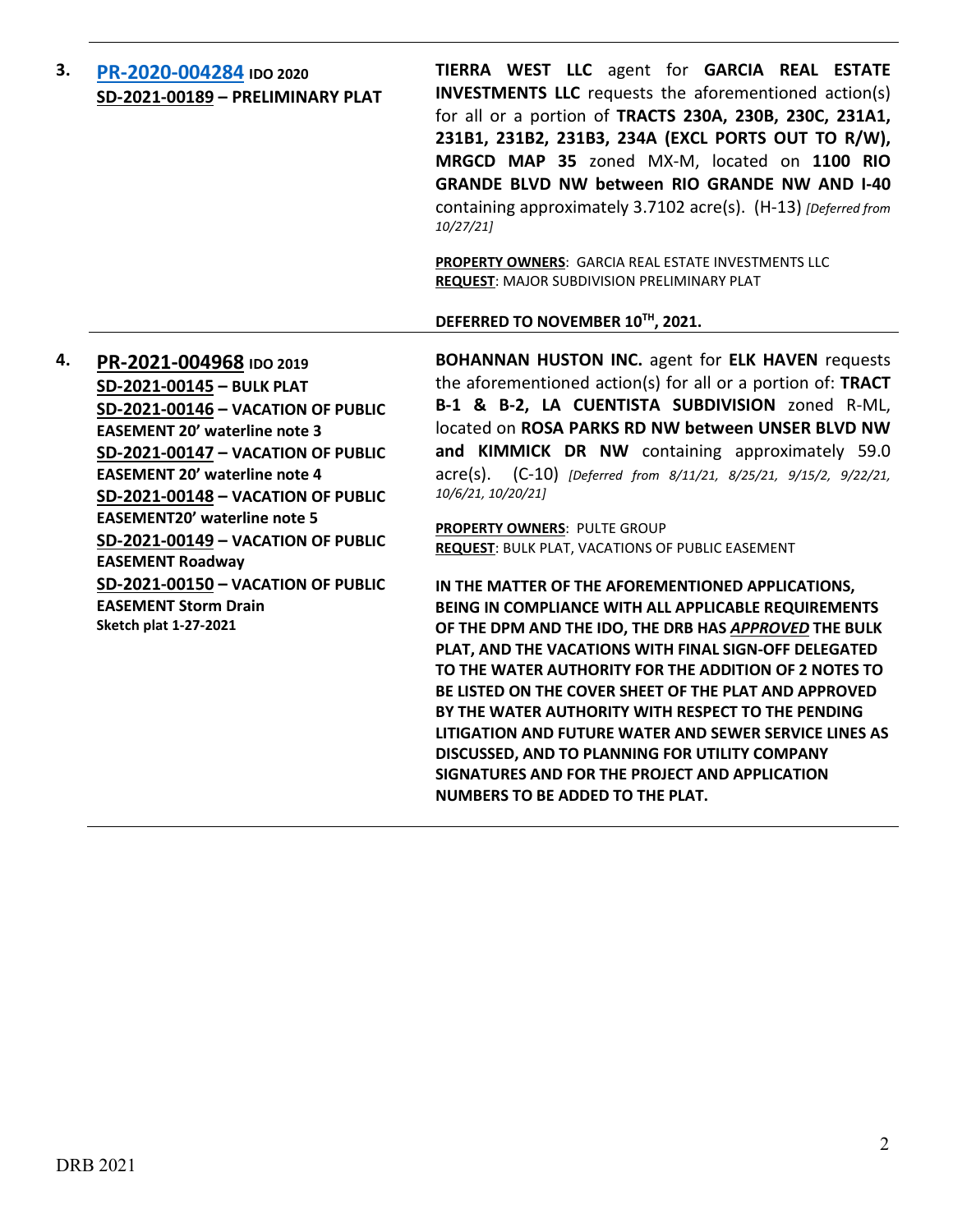**5. [PR-2021-005573](http://data.cabq.gov/government/planning/DRB/PR-2021-005573/DRB%20Submittals/) IDO 2020 SD-2021-00171 – PRELIMINARY PLAT SD-2021-00172 – VACATION OF PRIVATE EASEMENT SD-2021-00174 – VACATION OF PRIVATE EASEMENT SD-2021-00175 – VACATION OF PRIVATE EASEMENT SD-2021-00176 - VACATION OF PUBLIC EASEMENT SD-2021-00177 - VACATION OF PUBLIC EASEMENT SD-2021-00178 - VACATION OF PUBLIC EASEMENT SD-2021-00179 - VACATION OF PUBLIC EASEMENT SD-2021-00180 - VACATION OF PUBLIC EASEMENT SD-2021-00181** - **VACATION OF PUBLIC EASEMENT**

**BOHANNAN HUSTON INC.** agent for **NETFLIX STUDIOS, LLC, KENNETH FALCON** requests the aforementioned action(s) for all or a portion of: **TRACTS 22-A,22-B,22-C, 26, N, O, Q-1, Q-2, Q-3, OS-7, R, 17, A-1-A-6, MESA DEL SOL INNOVATION PARK I & II** zoned PC, located on **5650 UNIVERSITY BLVD SE** containing approximately 162.78 acre(s). (R-16) *[Deferred from 9/29/21, 10/20/21]*

**PROPERTY OWNERS**: CITY OF ALBUQUERQUE, MDS INVESTMENTS **REQUEST**: PRELIMINARY PLAT, VACATIONS OF PRIVATE EASEMENT, VACATIONS OF PUBLIC EASEMENT

**DEFERRED TO NOVEMBER 17TH, 2021.**

**6. [PR-2021-005573](http://data.cabq.gov/government/planning/DRB/PR-2021-005573/DRB%20Submittals/) IDO 2020 SI-2021-01482 – SITE PLAN**

**DEKKER/PERICH/SABATINI – WILL GLEASON** agent for **NETFLIX STUDIOS, LLC, KENNETH FALCON** requests the aforementioned action(s) for all or a portion of: **TRACTS 22- A, 22-B,22-C, 26, N, O, Q-1,Q-2, Q-3, OS-7, R, 17, A-1-A-6, MESA DEL SOL INNOVATION PARK I & II** zoned PC, located on **UNIVERSITY BLVD between EASTMAN CROSSING and MESA DEL SOL** containing approximately 162.784 acre(s). (R-16) *[Deferred from 9/29/21, 10/20/21]*

**PROPERTY OWNERS**: CITY OF ALBUQUERQUE, MDS INVESTMENTS **REQUEST**: AN APPROXIMATELY 117.53 ACRE EXPANSION OF THE EXSITING ALBUQUERQUE STUDIOS CAMPUS INCLUDING A NEW PRODUCITON OFFICE, MILL BUILDING AND PRODUCTION SUPPORT SPACES.

### **DEFERRED TO NOVEMBER 17TH, 2021.**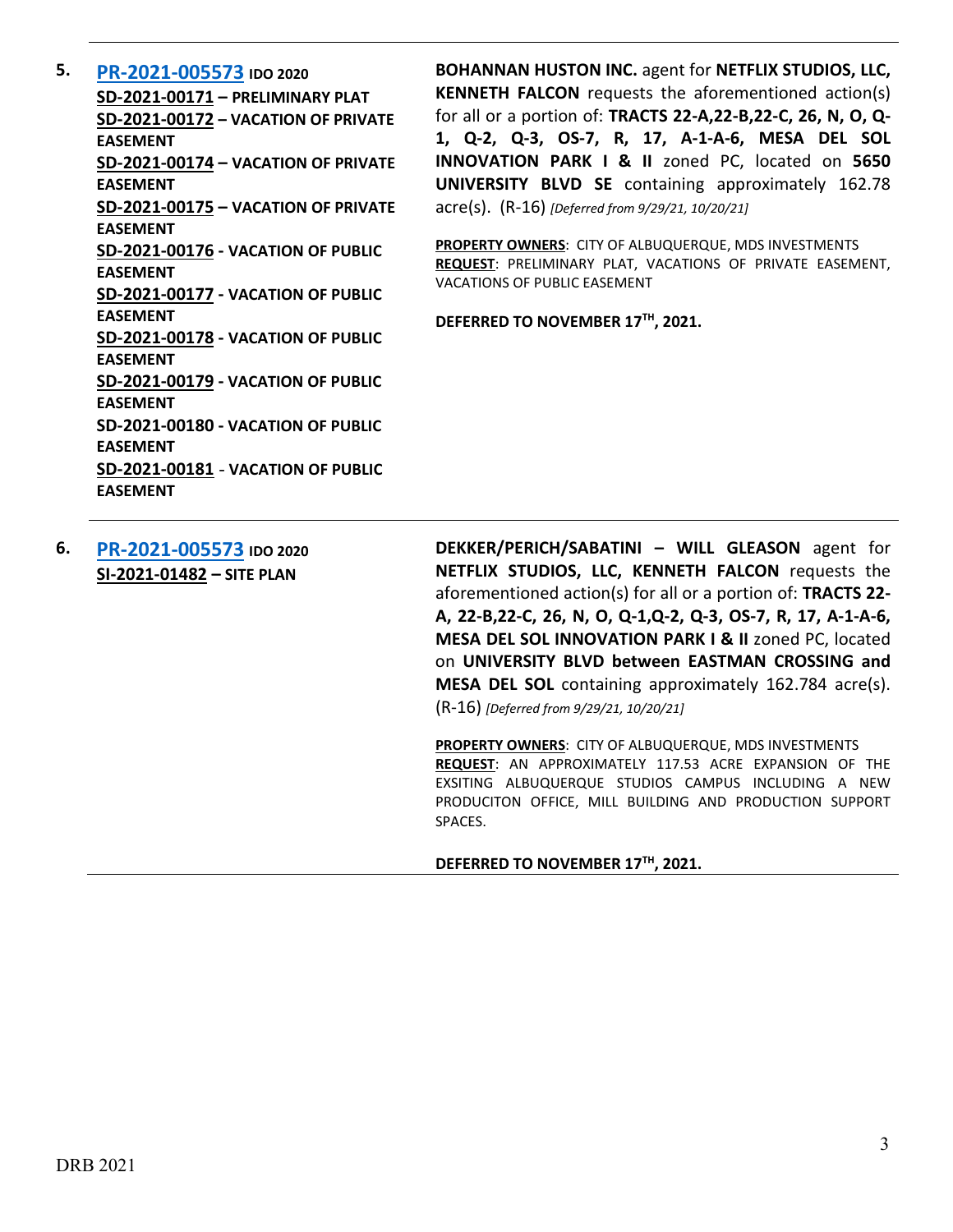| 7. | PR-2020-004138 IDO 2019<br>SD-2021-00151 - PRELIMINARY PLAT<br><b>Sketch plat 3-10-2021</b> | HUITT-ZOLLARS INC. - SCOTT EDDINGS agent for QUESTA<br>ORO, LLC - TIM<br><b>MCNANEY</b> requests<br><b>DEL</b><br>the<br>aforementioned action(s) for all or a portion of: TRACT 3 &<br>A-1-A-4, MESA DEL SOL INNOVATION PARK zoned PC,<br>located between SAGAN LOOP and DE KOONING LOOP<br>containing approximately 22.0366 acre(s). (R-15) {Deferred<br>from 8/11/21, 9/15/21, 9/29/21, 10/20/21]<br>PROPERTY OWNERS: QUESTA DEL ORO LLC / MDS INVESTMENTS<br>REQUEST: SINGLE FAMILY RESIDENTIAL SUBDIVISION ON TRACT A-1-A-<br>3. TRACT A-1-A-4 SPLIT FOR EXTENSION OF DEIKENBORN DRIVE<br>DEFERRED TO NOVEMBER 17TH, 2021.                                                                                                                                                                                                                                                                                                                                                           |
|----|---------------------------------------------------------------------------------------------|-------------------------------------------------------------------------------------------------------------------------------------------------------------------------------------------------------------------------------------------------------------------------------------------------------------------------------------------------------------------------------------------------------------------------------------------------------------------------------------------------------------------------------------------------------------------------------------------------------------------------------------------------------------------------------------------------------------------------------------------------------------------------------------------------------------------------------------------------------------------------------------------------------------------------------------------------------------------------------------------|
| 8. | PR-2021-005566 IDO 2019<br>SI-2021-01212 - SITE PLAN                                        | DEVELOPMENT MANAGING CONSULTANTS agent for<br><b>DEVELOPMENT</b><br><b>RACHEL</b><br><b>MATTHEW</b><br>requests<br>the<br>aforementioned action(s) for all or a portion of: TRACT A-2,<br>VENTANA RANCH zoned R-ML, located at 6441 VENTANA<br><b>NW</b><br><b>IRVING</b><br>between<br>and VENTANA<br>containing<br>approximately 5.0 acre(s). (B-10) [Deferred from 8/25/21, 10/6/21,<br>10/27/21<br><b>PROPERTY OWNERS:</b> GERALD & VICTORIA MARTIN, CO-TRUSTEES<br><b>MARTIN RVT</b><br><b>REQUEST:</b> SITE PLAN FOR SAMS ACADEMY CHARTER SCHOOL<br>IN THE MATTER OF THE AFOREMENTIONED APPLICATION,<br>BEING IN COMPLIANCE WITH ALL APPLICABLE REQUIREMENTS<br>OF THE DPM AND THE IDO, THE DRB HAS APPROVED THE SITE<br><b>PLAN. FINAL SIGN-OFF IS DELEGATED TO TRANSPORTATION</b><br>FOR A DETAIL REGARDING "DOUBLE-QUEUING" AND TRAFFIC<br>RE-DIRECTION AS DISCUSSED, AND TO PLANNING FOR FINAL<br>SIGN-OFF FOLLOWING THE 15 DAY APPEAL PERIOD OF THE<br><b>CONDITIONAL USE.</b> |
| 9. | PR-2021-005717 IDO 2020<br>(AKA: PR-2021-005823)                                            | RESPEC, JEREMY SHELL agent for DR HORTON requests the<br>aforementioned action(s) for all or a portion of: TRACT 2<br>UNIT 2 THE TRAIL FOROM DALL Located on OAK BIDCE                                                                                                                                                                                                                                                                                                                                                                                                                                                                                                                                                                                                                                                                                                                                                                                                                    |

**SD-2021-00162 – PRELIMINARY PLAT VA-2021-00310 – SIDEWALK WAIVER Sketch plat 7-14-2021 VA-2021-00396 – WAIVER Block length VA-2021-00397 – WAIVER Stub street VA-2021-00398 – WAIVER Rear yard**

**UNIT 2, THE TRAILS** zoned R-ML, **located on OAK RIDGE between UNIVERSE BLVD and TIJERAS CREEK RD** containing approximately 10.4 acre(s). (C-9) *(Deferred from 8/25/21, 9/1/21, 9/29/21, 10/20/21, 10/27/21]*

**PROPERTY OWNERS**: SIERRA HEALTH SERVICES INC & ETAL **REQUEST**: CREATE 72 RESIDENTIAL LOTS AND 7 HOA TRACTS FROM ONE EXISTING PARCEL, WAIVERS FOR MAXIMUM ALLOWABLE BLOCK LENGTH, INCORPORATION OF A PERMANENT STUB STREET, AND REAR YARDS ADJACENT TO AN ARTERIAL ROADWAY.

**DEFERRED TO DECEMBER 1ST, 2021.**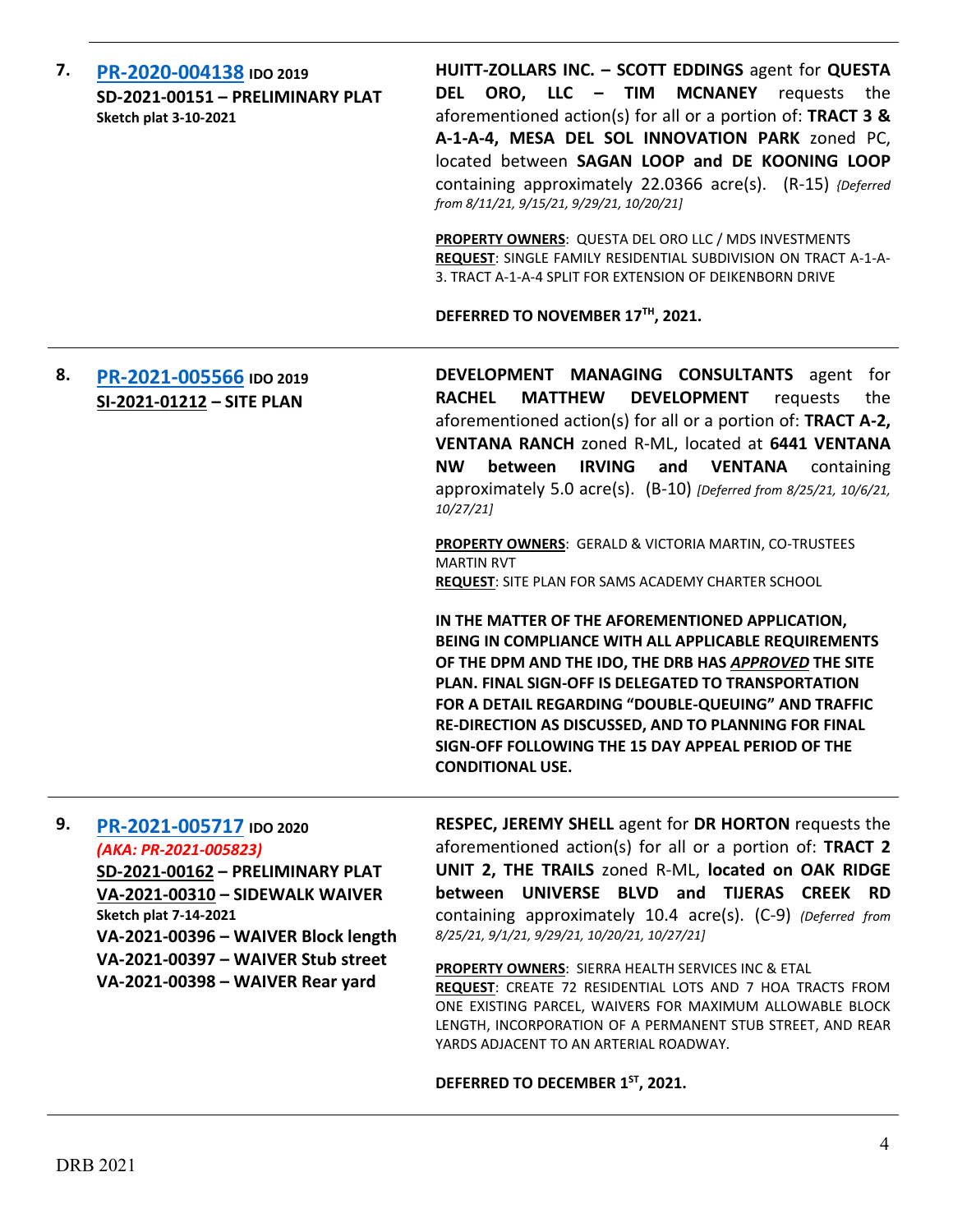## **10. [PR-2020-003688](http://data.cabq.gov/government/planning/DRB/PR-2020-003688/DRB%20Submittals/PR-2020-003688_Nov_03_2021%20(PP)/Application/) SD-2021-00196 – PRELIMINARY PLAT**

**ISAACSON & ARFMAN INC. – FRED ARFMAN/IAN ANDERSON** agent for **GREATER ALBUQUERQUE HABITAT FOR HUMANITY – DOUG CHAMPLIN/BILL REILLY** requests the aforementioned action(s) for all or a portion of: **LOTS 42 THRU 55, DAVID-PEREA-COURSON SUBDIVISION** zoned R-1B, located at **62nd ST NW between CLOUDCROFT RD NW and COORS BLVD NW** containing approximately 2.13 acre(s). (J-11)

**PROPERTY OWNERS**: GREATER ALBUQUERQUE HABITAT FOR HUMANITY, LONNIE YANES

**REQUEST**: NEW SINGLE-FAMILY RESIDENTIAL DEVELOPMENT. PLAT WILL REVISE CURRENT LOT LINES, DEDICATE NEW PUBLIC RIGHT OF WAY AND NEW EASEMENTS ASSOCIATED WITH THE DEVELOPMENT.

**DEFERRED TO NOVEMBER 17TH, 2021.**

## *MINOR CASES*

|     | 11. PR-2021-005442 IDO 2019<br>SI-2021-01714 - EPC SITE PLAN<br><b>SIGN-OFF</b>                           | DEKKER, PERICH, SABATINI agent for ROBERT GIBSON<br><b>SEDONA WEST, LLC</b> requests the aforementioned action(s)<br>for all or a portion of LOT A-2-A-A, THE PLAZA AT PASEO<br>DEL NORTE zoned MX-M, located on EAGLE RANCH RD<br>PARADISE BLVD AND<br>IRVING<br>between<br><b>BLVD</b><br><b>NW</b><br>containing approximately 7.12 acre(s). (C-13) [Deferred from<br>10/20/21] |
|-----|-----------------------------------------------------------------------------------------------------------|------------------------------------------------------------------------------------------------------------------------------------------------------------------------------------------------------------------------------------------------------------------------------------------------------------------------------------------------------------------------------------|
|     |                                                                                                           | <b>PROPERTY OWNERS: SEDONA WEST, LLC</b><br><b>REQUEST: FINAL SIGN OFF OF EPC SITE PLAN</b>                                                                                                                                                                                                                                                                                        |
|     |                                                                                                           | DEFERRED TO NOVEMBER 10TH, 2021.                                                                                                                                                                                                                                                                                                                                                   |
| 12. | PR-2020-003847<br>SD-2021-00219 - PRELIMINARY/FINAL<br><b>PLAT</b><br>SD-2021-00220 - VACATION OF PRIVATE | ISAACSON & ARFMAN, INC./FRED ARFMAN agent for YES<br>INC./THADDEUS LUCERO<br><b>HOUSING,</b><br>requests<br>the<br>aforementioned action(s) for all or a portion of: LOTS 1<br>THRU 3 & TRACTS 90-C AND 90-B-2, BLOCK 1, FITZGERALD                                                                                                                                                |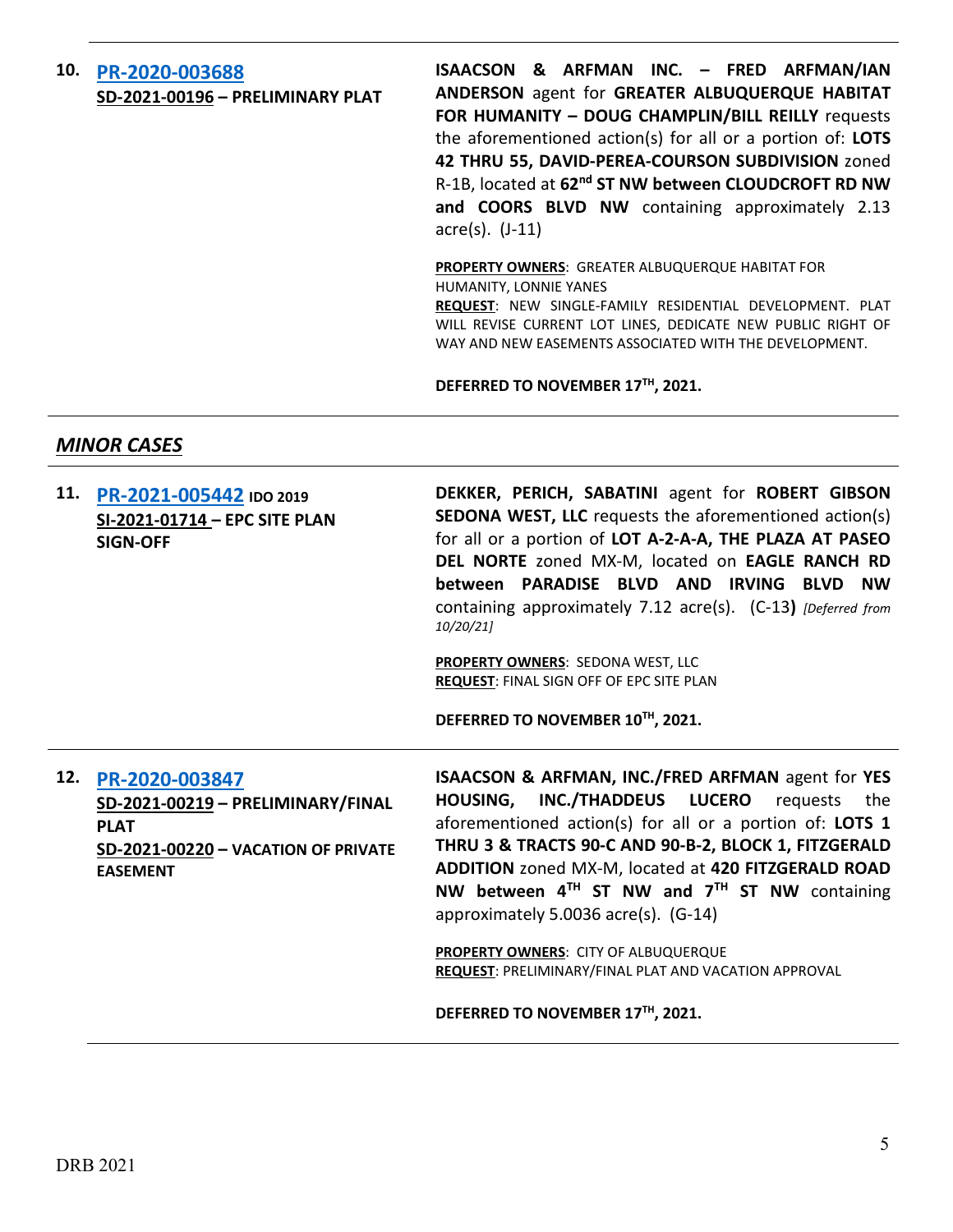| 13. | PR-2019-003037<br>SD-2021-00213 - EXTENSION OF<br><b>INFRASTRUCTURE IMPROVEMENTS</b><br><b>AGREEMENT</b>                                                                                                | 730 COORS, LLC requests the aforementioned action(s) for<br>all or a portion of: TRACT C-2-A-1-A-2, LANDS OF<br>CAMPBELL zoned MX-L, located at 730 COORDS BLVD NW<br>between COORS BLVD NW and ESTANCIA DR NW<br>containing approximately 2.5 acre(s). (J-11)                                                                         |
|-----|---------------------------------------------------------------------------------------------------------------------------------------------------------------------------------------------------------|----------------------------------------------------------------------------------------------------------------------------------------------------------------------------------------------------------------------------------------------------------------------------------------------------------------------------------------|
|     |                                                                                                                                                                                                         | PROPERTY OWNERS: 730 COORS, LLC<br><b>REQUEST: CITY OF ALBUQUERQUE</b>                                                                                                                                                                                                                                                                 |
|     |                                                                                                                                                                                                         | IN THE MATTER OF THE AFOREMENTIONED APPLICATION,<br>BEING IN COMPLIANCE WITH ALL APPLICABLE REQUIREMENTS<br>OF THE DPM AND THE IDO, THE DRB HAS APPROVED THE TWO-<br>YEAR EXTENSION OF THE SUBDIVISION IMPROVEMENT<br><b>AGREEMENT.</b>                                                                                                |
| 14. | PR-2021-005821<br>SD-2021-00218 - PRELIMINARY/FINAL<br><b>PLAT</b>                                                                                                                                      | CSI - CARTEISIAN SURVEY'S INC. agent for DON JEFFRIES<br>requests the aforementioned action(s) for all or a portion<br>of: LOT 17 AND WESTERLY PORTION OF LOT 18, BLOCK 2,<br>REYNAUD ADDITION zoned RA-1, located at 1214 ARIAS<br>AVE SW between SAWMILL RD NW and 12TH ST NW<br>containing approximately 0.2328 acre(s). (J-13)     |
|     |                                                                                                                                                                                                         | PROPERTY OWNERS: DONALD JEFFRIES<br>REQUEST: CREATE ONE LOT FROM TWO EXITING LOTS VIA LOT LINE<br><b>ELIMINATION</b>                                                                                                                                                                                                                   |
|     |                                                                                                                                                                                                         | IN THE MATTER OF THE AFOREMENTIONED APPLICATION,<br>BEING IN COMPLIANCE WITH ALL APPLICABLE REQUIREMENTS<br>OF THE DPM AND THE IDO, THE DRB HAS APPROVED THE<br>PRELIMINARY/ FINAL PLAT. FINAL SIGN OFF IS DELEGATED TO<br><b>PLANNING FOR THE AGIS DXF FILE.</b>                                                                      |
| 15. | PR-2020-004595 IDO 2019<br>SD-2021-00122 - VACATION OF PUBLIC<br><b>EASEMENT 7 foot</b><br><b>SD-2021-00123 - VACATION OF PRIVATE</b><br><b>EASEMENT 15 foot</b><br>SD-2021-00124 - VACATION OF PRIVATE | JAG PLANNING & ZONING agent for 505 SOLUTIONS, LLC<br>requests the aforementioned action(s) for all or a portion<br>of: PARCELS A & B AND PARCELS 1 & 3 zoned R-1D, located<br>on WALKERWAY ST between SPAIN RD NE and ACADEMY<br>containing approximately 4.650 acre(s). (E-22) [Deferred from<br>6/30/21, 7/28/21, 8/11/21, 8/15/21] |
|     | <b>EASEMENT 20-foot waterline</b>                                                                                                                                                                       | PROPERTY OWNERS: 505 SOLUTIONS, LLC<br>REQUEST: VACATION OF A PUBLIC UTILITY EASEMENT AND VACATION<br>OF 7 FOOT AND 15 FOOT PRIVATE ACCESS EASEMENTS.                                                                                                                                                                                  |
|     |                                                                                                                                                                                                         | DEFERRED TO DECEMBER 15TH, 2021.                                                                                                                                                                                                                                                                                                       |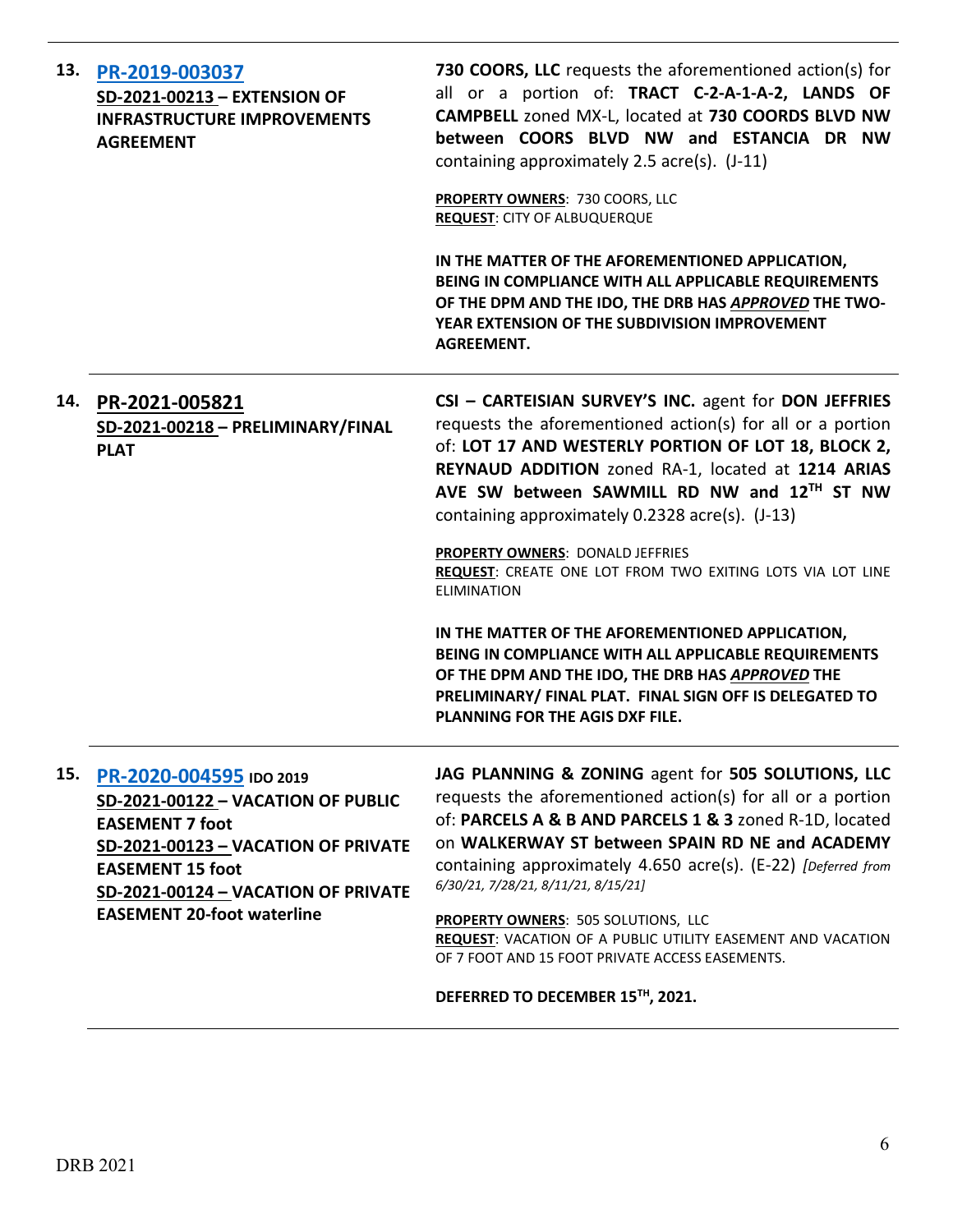## **16. [PR-2020-003309](http://data.cabq.gov/government/planning/DRB/PR-2020-003309/DRB%20Submittals/)**

**SD-2021-00209 - PRELIMINARY/FINAL PLAT SD-2021-00210 – VACATION OF PUBLIC EASEMENT VA-2021-00377 – WAIVER TO IDO Sketch plat 7-14-2021**

**LEONARD R. AND DEBORAH M. GARCIA** requests the aforementioned action(s) for all or a portion of: **LOT 11-C, BLOCK 1, SLOANS ACRES** zoned R1-D, located on **4224 ESTANCIA DR NW between EVERITT and MILNE** containing approximately O.5 acre(s). (F-11) *[Deferred from 10/27/21]*

**PROPERTY OWNERS**: LEONARD R. AND DEBORAH M. GARCIA **REQUEST**: VACATE 10 FOOT UTILITY EASEMENT, RE-PLAT TO REMOVE EASEMENT, WAIVE SIDEWALK REQUIREMENT

**IN THE MATTER OF THE AFOREMENTIONED APPLICATIONS, BEING IN COMPLIANCE WITH ALL APPLICABLE REQUIREMENTS OF THE DPM AND THE IDO, THE DRB HAS** *APPROVED* **THE PRELIMINARY/ FINAL PLAT, THE VACATION OF PUBLIC EASEMENT AND THE WAIVER TO IDO. FINAL SIGN OFF IS DELEGATED TO PLANNING FOR THE AGIS DXF FILE.**

## *SKETCH PLAT*

| 17. | PR-2021-006146<br>PS-2021-00128 - SKETCH PLAT | ARCH + PLAN LAND USE CONSULTANTS agent for<br>SUNPORT STORAGE LLC requests the aforementioned<br>action(s) for all or a portion of: LOTS 5, 6, 7, 12 & 13 BLOCK<br>14, CLAYTON HEIGHTS zoned MX-M, located at 1824<br><b>BUENA VISTA SE between ROSS AVE SE and GIBSON BLVD</b><br><b>SE</b> containing approximately 0.7174 acre(s). (L-15) |
|-----|-----------------------------------------------|----------------------------------------------------------------------------------------------------------------------------------------------------------------------------------------------------------------------------------------------------------------------------------------------------------------------------------------------|
|     |                                               | <b>PROPERTY OWNERS: SUNPORT STORAGE LLC</b><br><b>REQUEST:</b> LOT CONSOLIDATION - 5 LOTS INTO 2 LOTS                                                                                                                                                                                                                                        |
|     |                                               | THE SKETCH PLAT WAS REVIEWED AND COMMENTS WERE<br>PROVIDED.                                                                                                                                                                                                                                                                                  |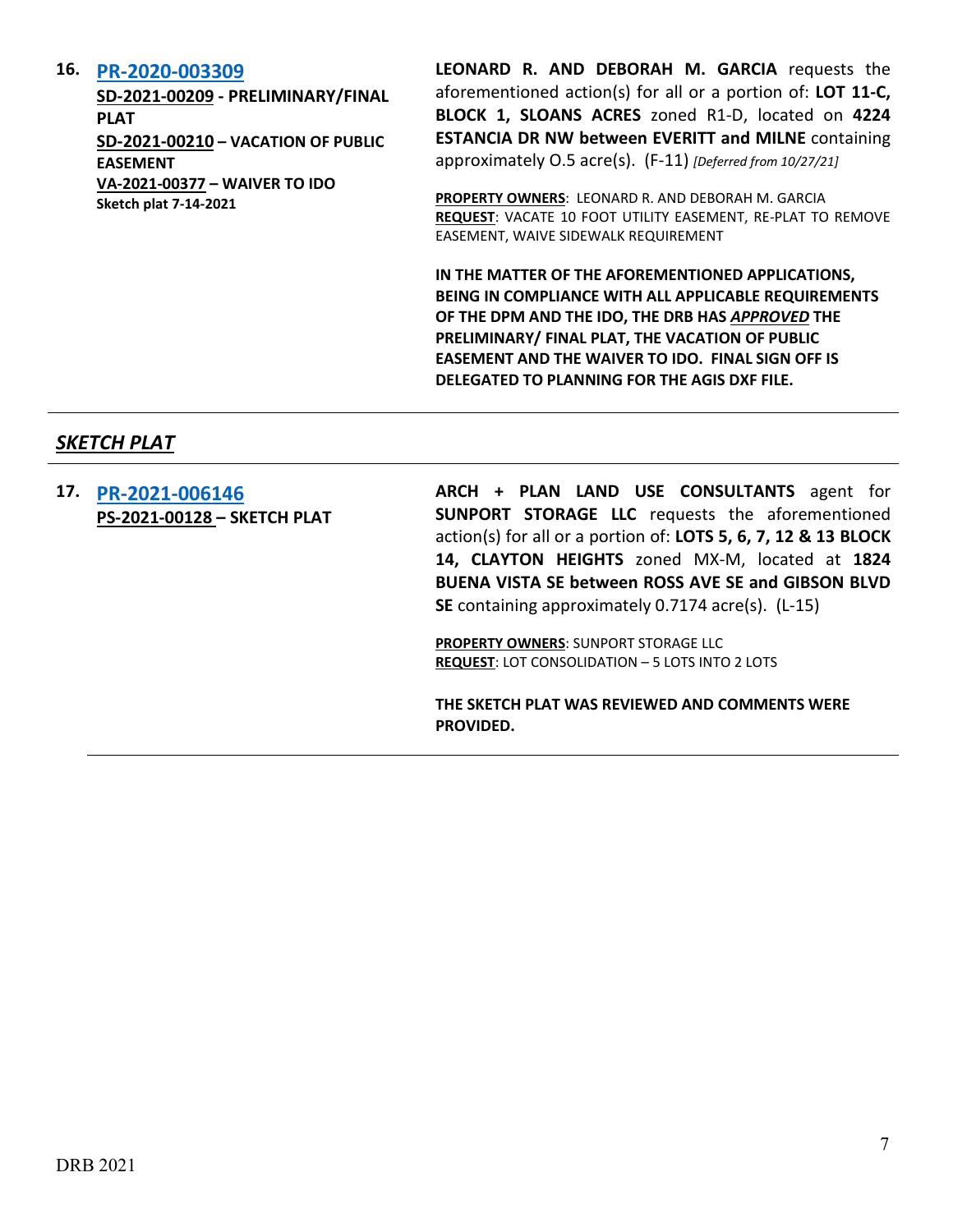| 18. PR-2021-006147                 |  |
|------------------------------------|--|
| <b>PS-2021-00129 - SKETCH PLAT</b> |  |

## **ARCH + PLAN LAND USE CONSULTANTS** agent for **CITY OF**

**ALBUQUERQUE** requests the aforementioned action(s) for

| PS-ZUZI-UUIZY – SKEI CH PLAI | <b>ALDOQUERQUE requests the article incredited action(s) for</b>                                                                                                                             |  |
|------------------------------|----------------------------------------------------------------------------------------------------------------------------------------------------------------------------------------------|--|
|                              | all or a portion of: MUNICIPAL ADON NO. 11                                                                                                                                                   |  |
|                              | WEST 93 FEET OF LOTS 1 & 2 BLOCK 5, ALBRIGHT-MOORE ADDN                                                                                                                                      |  |
|                              | EAST 47 FEET OF LOTS 1 & 2, BLOCK 5, ALBRIGHT-MOORE ADDN                                                                                                                                     |  |
|                              |                                                                                                                                                                                              |  |
|                              | LOTS 3 & 4, BLOCK 5, ALBRIGHT-MOORE ADDN                                                                                                                                                     |  |
|                              | LOTS 5 & 6, BLOCK 5, ALBRIGHT-MOORE ADDN                                                                                                                                                     |  |
|                              | LOTS 7 & 8, BLOCK 5, ALBRIGHT-MOORE ADDN                                                                                                                                                     |  |
|                              | WEST 100 FEET OF LOT 9, NORTH 81.3 FEET & WEST 100 FEET OF LOT 10,                                                                                                                           |  |
|                              | <b>BLOCK 5, ALBRIGHT-MOORE ADDN</b>                                                                                                                                                          |  |
|                              | WEST 100 FEET & SOUTH 16 2/3 FEET OF LOT 10 & WEST 100 FEET OF NORTH<br>16 2/3 FEET LOT 11, BLOCK 5, ALBRIGHT-MOORE ADDN                                                                     |  |
|                              | WEST 100 FEET OF LOT 12, WEST 100 FEET OF SOUTH 81.3 FEET OF LOT 11,<br><b>BLOCK 5, ALBRIGHT-MOORE ADDN</b>                                                                                  |  |
|                              | EAST 40 FEET OF LOTS 9 TO 12, BLOCK 5, ALBRIGHT-MOORE ADDN                                                                                                                                   |  |
|                              | THE VACATED NORTH-SOUTH ALLEY ADJACENT TO BLOCK 5 ALBRIGHT                                                                                                                                   |  |
|                              | MOORE ADON & BLOCK 2 ROMERO ADON & EAST-WEST ALLEY, BLOCK 2<br><b>ROMERO ADDN</b>                                                                                                            |  |
|                              | WEST 7 FEET OF LOT 17, ALL OF LOTS 18 & 19, BLOCK 2, ROMERO ADDN                                                                                                                             |  |
|                              | NORTH90 FEET OF LOTS13 THRU16, NORTH 90 FEET OF EAST 18 FEET OF LOT                                                                                                                          |  |
|                              |                                                                                                                                                                                              |  |
|                              | 17, BLOCK 2, ROMERO ADDN                                                                                                                                                                     |  |
|                              | SOUTH 52 FEET OF LOTS 13 THRU 16, SOUTH 52 FEET OF EAST 18 FEET OF LOT                                                                                                                       |  |
|                              | 17, BLOCK 2, ROMERO ADDN                                                                                                                                                                     |  |
|                              | NORTH 45 FEET OF LOTS 1 THRU 6, NORTH 45 OF FRACTION OF LOT 7, BLOCK                                                                                                                         |  |
|                              | 2, ROMERO ADON                                                                                                                                                                               |  |
|                              | NORTH 50 FEET OF SOUTH 97 FEET, LOTS 1 THRU 4, BLOCK 2, ROMERO ADDN                                                                                                                          |  |
|                              | SOUTH 47 FEET OF LOTS 1 THRU 4, BLOCK 2, ROMERO ADDN<br>SOUTH 97 FEET OF LOTS 5 & 6, FRACTION OF LOT 7, BLOCK 2, ROMERO ADDN<br>LOT 13, BLOCK 5, ALBRIGHT-MOORE ADDN, ZONED RA-1, located at |  |
|                              |                                                                                                                                                                                              |  |
|                              |                                                                                                                                                                                              |  |
|                              | 591 MOUNTAIN RD NW between 5TH ST NW and 6TH ST                                                                                                                                              |  |
|                              |                                                                                                                                                                                              |  |
|                              | NW containing approximately 4.995 acre(s). (J-14)                                                                                                                                            |  |
|                              | <b>PROPERTY OWNERS: CITY OF ALBUQUERQUE</b>                                                                                                                                                  |  |
|                              | <b>REQUEST: LOT CONSOLIDATION INTO 1 TRACT - 18 LOTS &amp; PREVIOUSLY</b>                                                                                                                    |  |
|                              | VACATED PUBLIC EASEMENT, VACATION OF PUBLIC RIGHT OF WAY                                                                                                                                     |  |
|                              | THE SKETCH PLAT WAS REVIEWED AND COMMENTS WERE<br>PROVIDED.                                                                                                                                  |  |
| PR-2021-006149               | <b>SAN KIMSHIN, LLC</b> requests the aforementioned action(s)                                                                                                                                |  |
| PS-2021-00130 - SKETCH PLAT  | for all or a portion of: LOTS 1 & 2, BLOCK 7, WESTLAND                                                                                                                                       |  |
|                              | TOWNSITE zoned MX-M, located at 8501 CENTRAL NW                                                                                                                                              |  |
|                              | <b>CENTRAL</b><br>between<br>and<br><b>VOLCANO</b><br>containing                                                                                                                             |  |
|                              | approximately 0.7 acre(s). (K-9)                                                                                                                                                             |  |
|                              | PROPERTY OWNERS: CITY OF ALBUQUERQUE                                                                                                                                                         |  |
|                              | <b>REQUEST: VACATION of ROW/PURCHASE</b>                                                                                                                                                     |  |
|                              |                                                                                                                                                                                              |  |

#### **WITHDRAWN BY THE APPLICANT.**

**19. [PR-2021-006149](http://data.cabq.gov/government/planning/DRB/PR-2021-006149/DRB%20Submittals/PR-2021-005927_Nov_3_2021%20(Sketch)/Application/)**